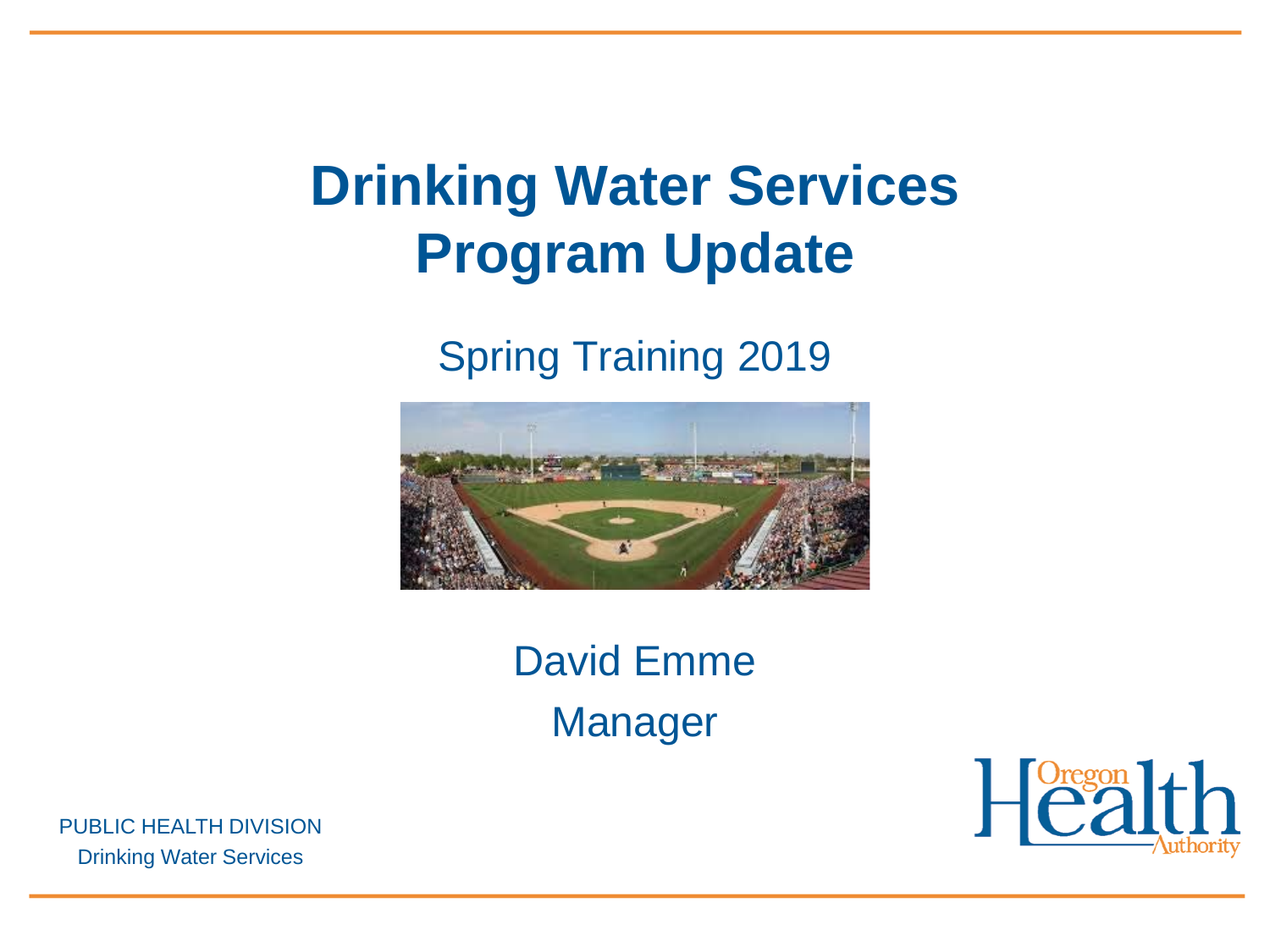

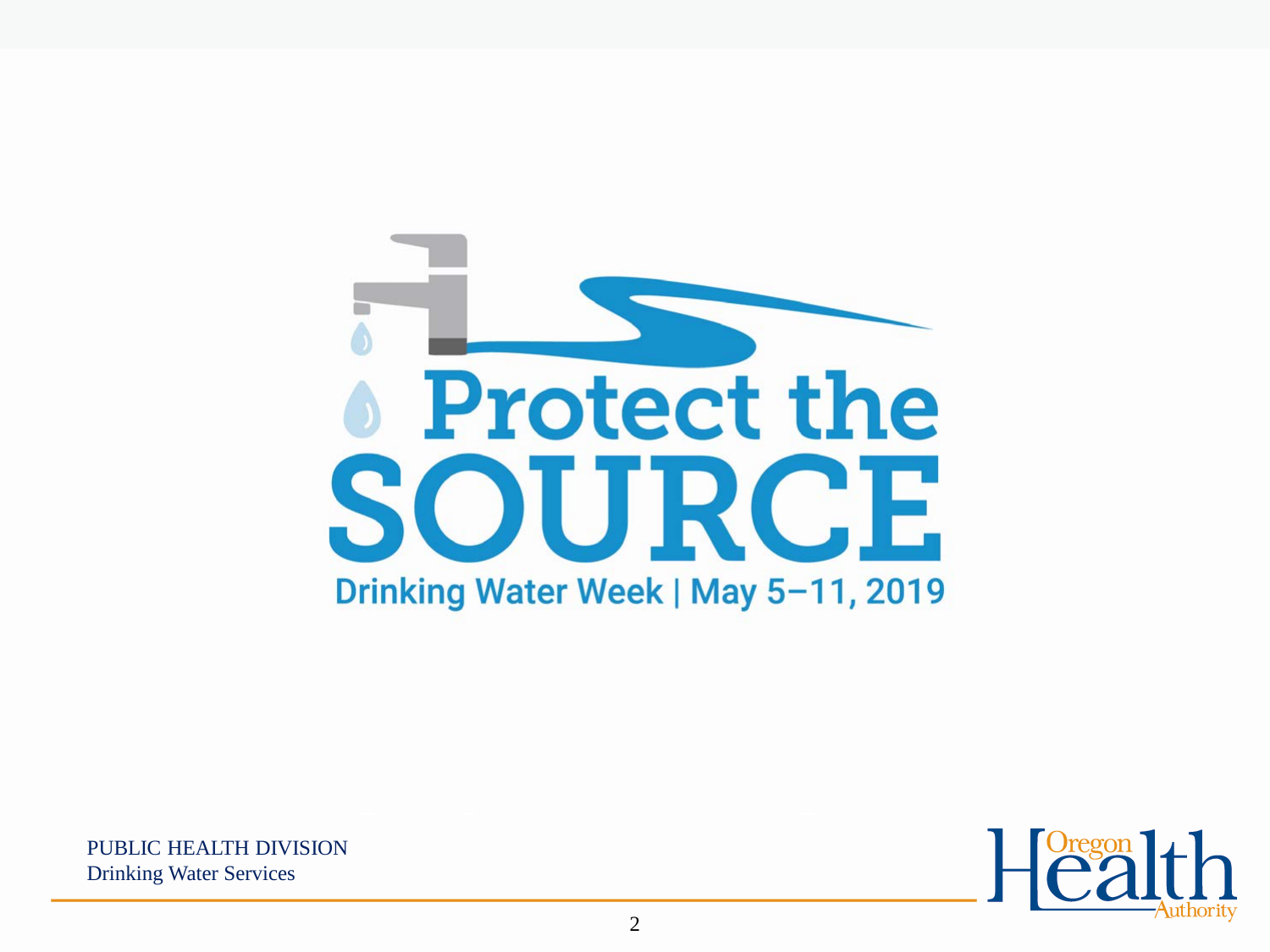#### **Presentation Overview**

- Federal Outlook
- State Rules updates
- Performance Measures
- Legislature

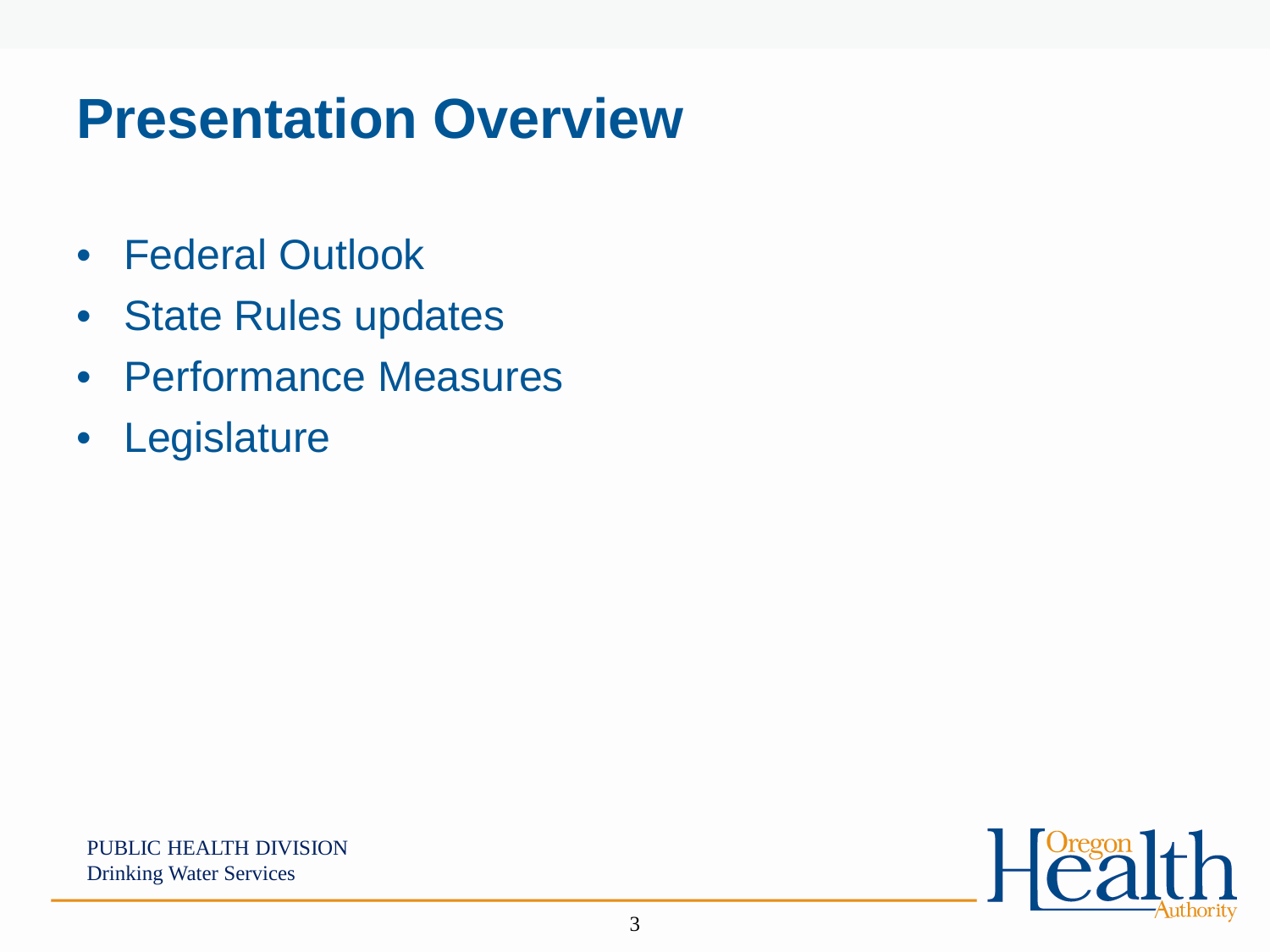Infrastructure Plan/Bill being crafted

- \$2 trillion investment by 2025.
- Roads, bridges, rail, **water**, broadband.
- Unclear how it would be paid for.





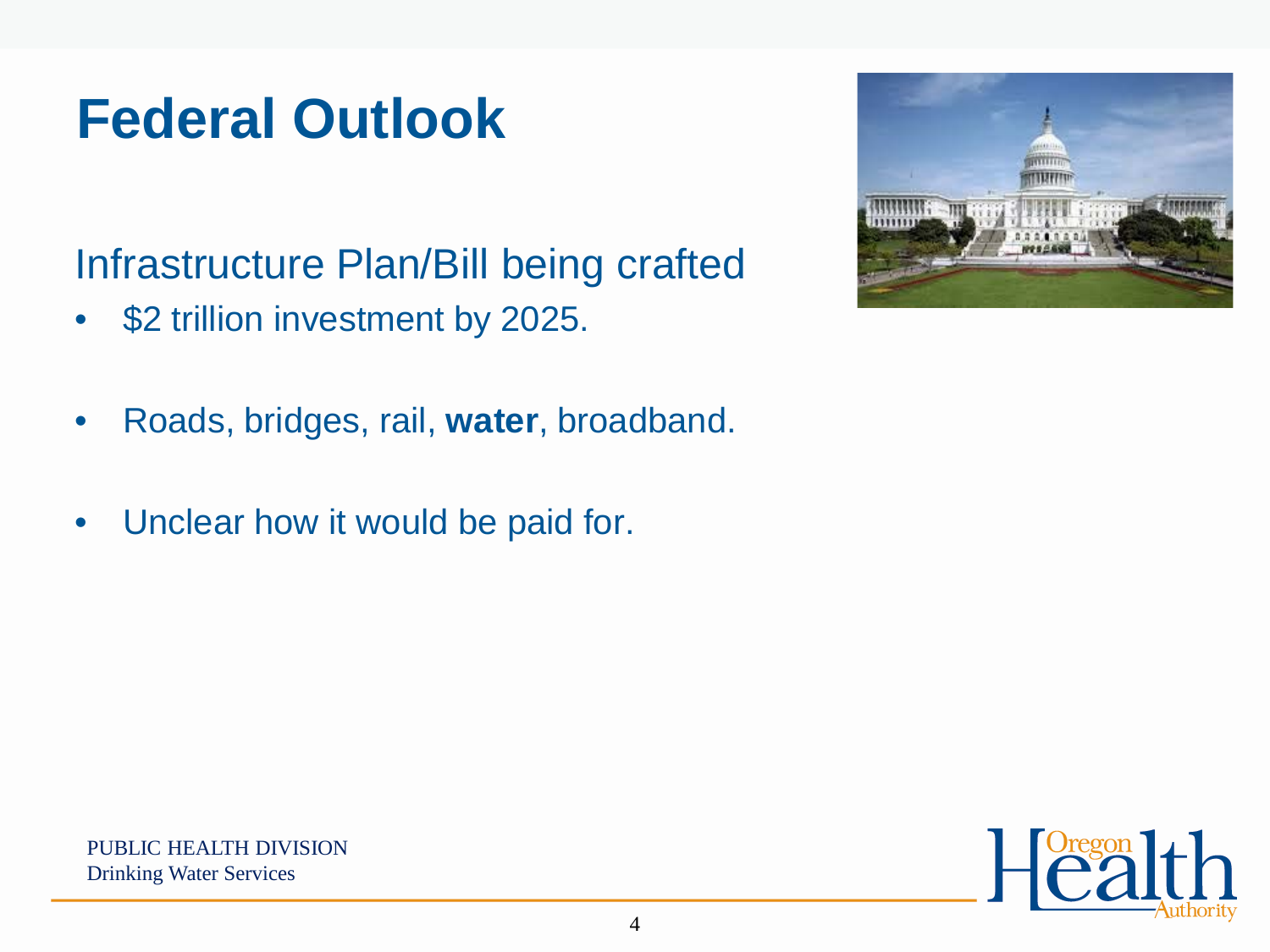America's Water Infrastructure Act of 2018 (AWIA):



- **Funding:** Reauthorizes grant funding at higher levels.
- **Small systems:**
	- Consolidation incentives. Requires rules in 2yrs.
	- Third party management of failing. Requires rules.
	- EPA study of "Intractable Systems" and report to Congress.
- **Reporting:** Electronic distribution of CCR. Twice a year.
- **Resiliency:**
	- Risk assessments for malevolent acts and natural hazards required for systems serving >3,300 people.
	- Updated emergency response plans.

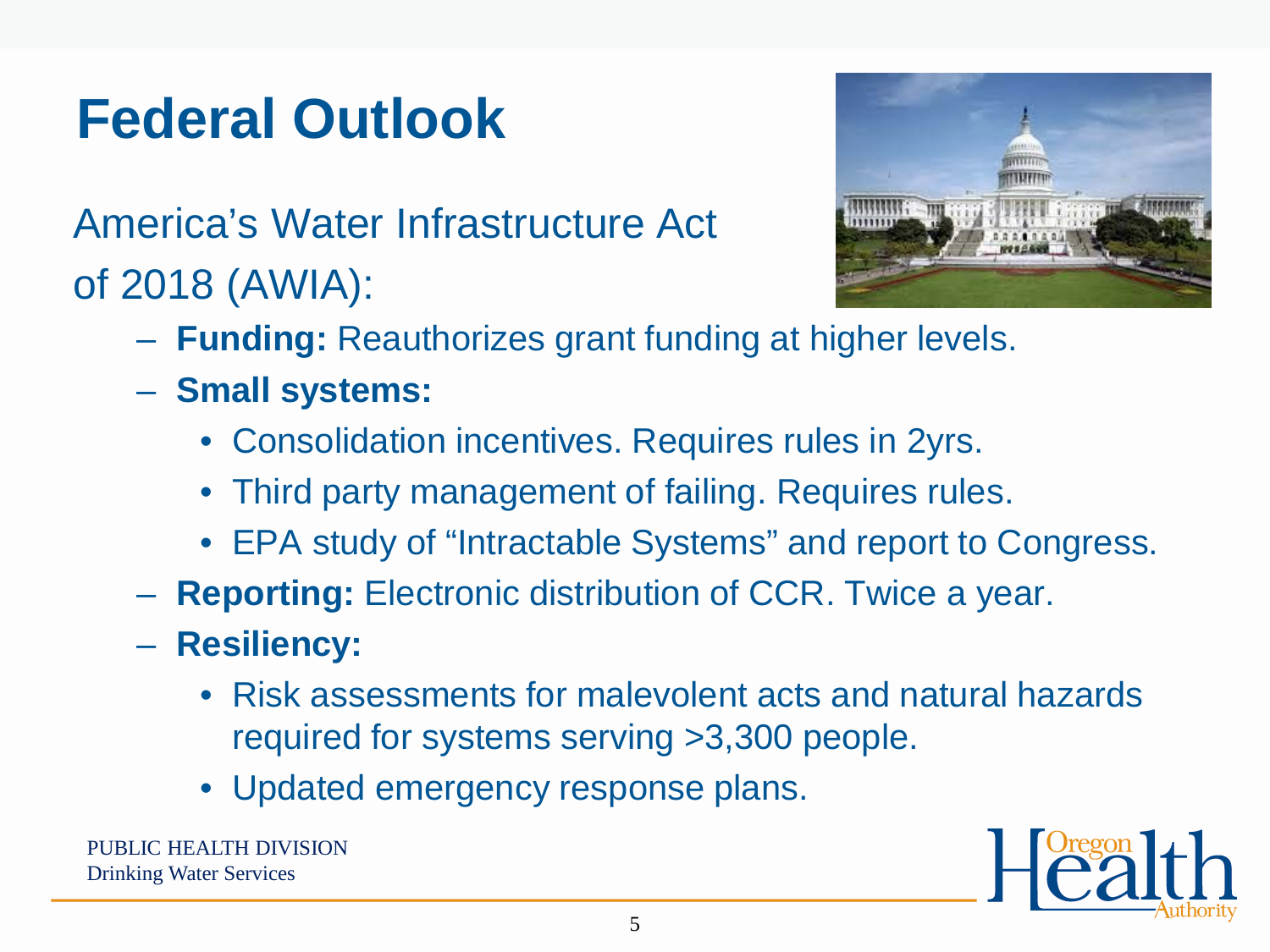WIIN Act 2016 grants to States:

- **Lead in Schools:**
	- \$1.1 million to be allocated to ODE in 2019
- **Small or Disadvantaged Communities:**
	- \$556,000 to be allocated to DWS in 2019
	- Small (<10,000 served) or Disadvantaged communities eligible:
		- Infrastructure improvements needed for compliance;
		- Programs to provide household water quality testing, including testing for unregulated contaminants;
		- Activities necessary and appropriate for a State to respond to a contaminant.

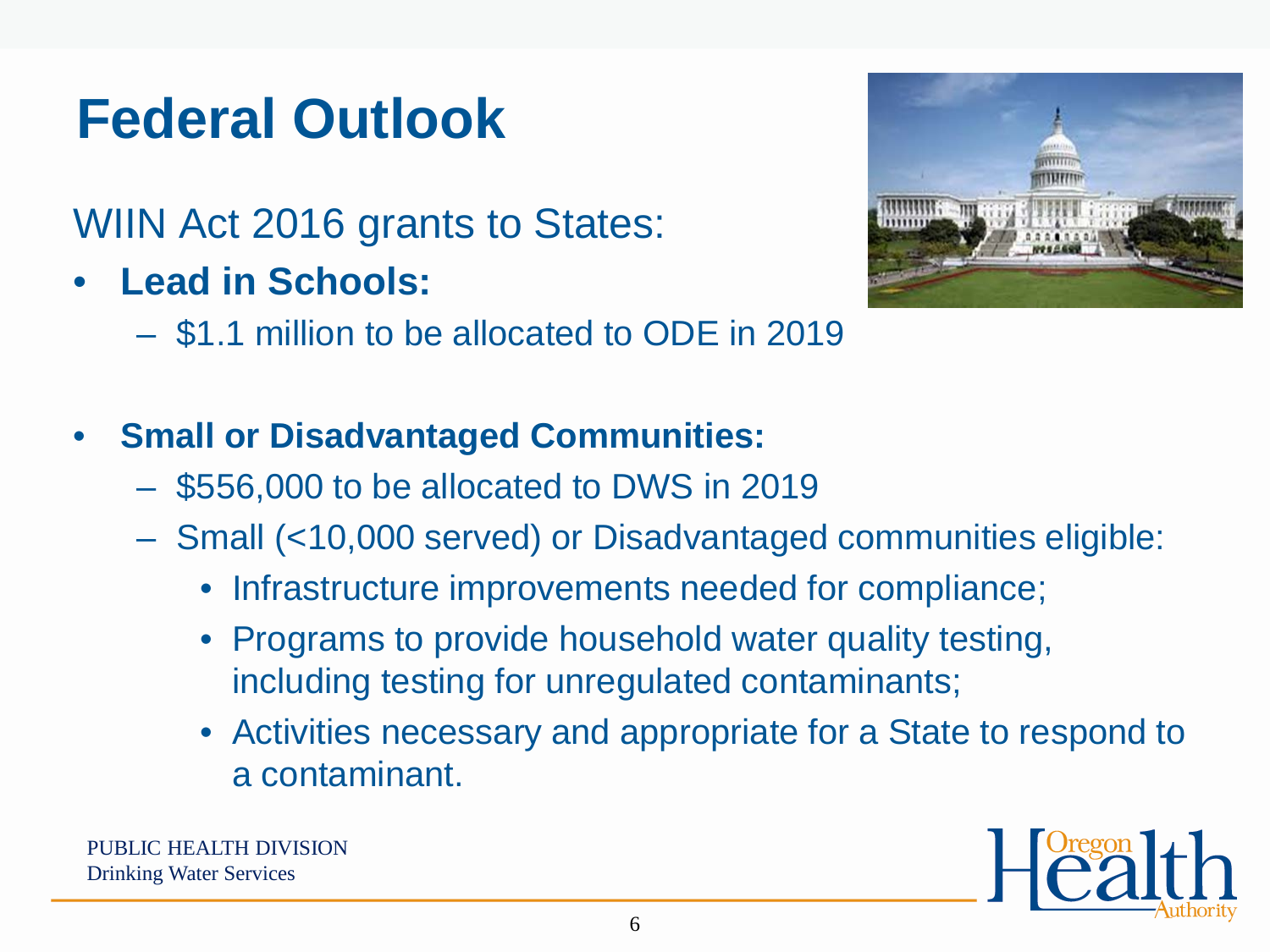#### Proposed new **Perchlorate** standard:

- Oxidizer used in rocket fuel, fireworks, flares
- Disrupts normal function of thyroid gland
- Proposed standard due May 28, 2019.
- First standard under framework of 1996 amendments to SDWA

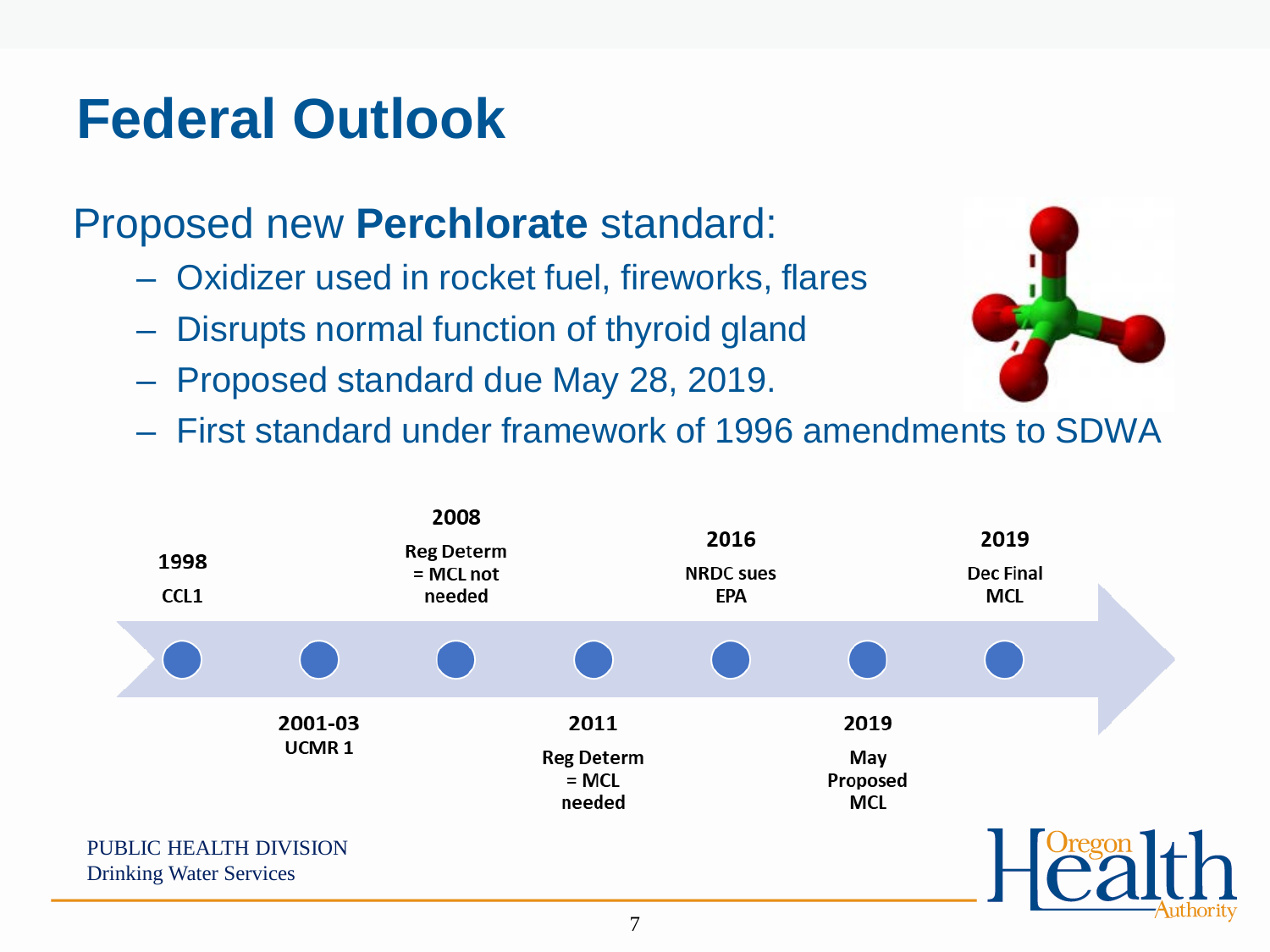Proposed rule revisions/standards

- **Lead and Copper Rule Revisions:**
	- Late Summer 2019
- **PFOA/PFOS Regulatory Determination:**
	- By end of 2019
	- Starts the long process of developing MCL



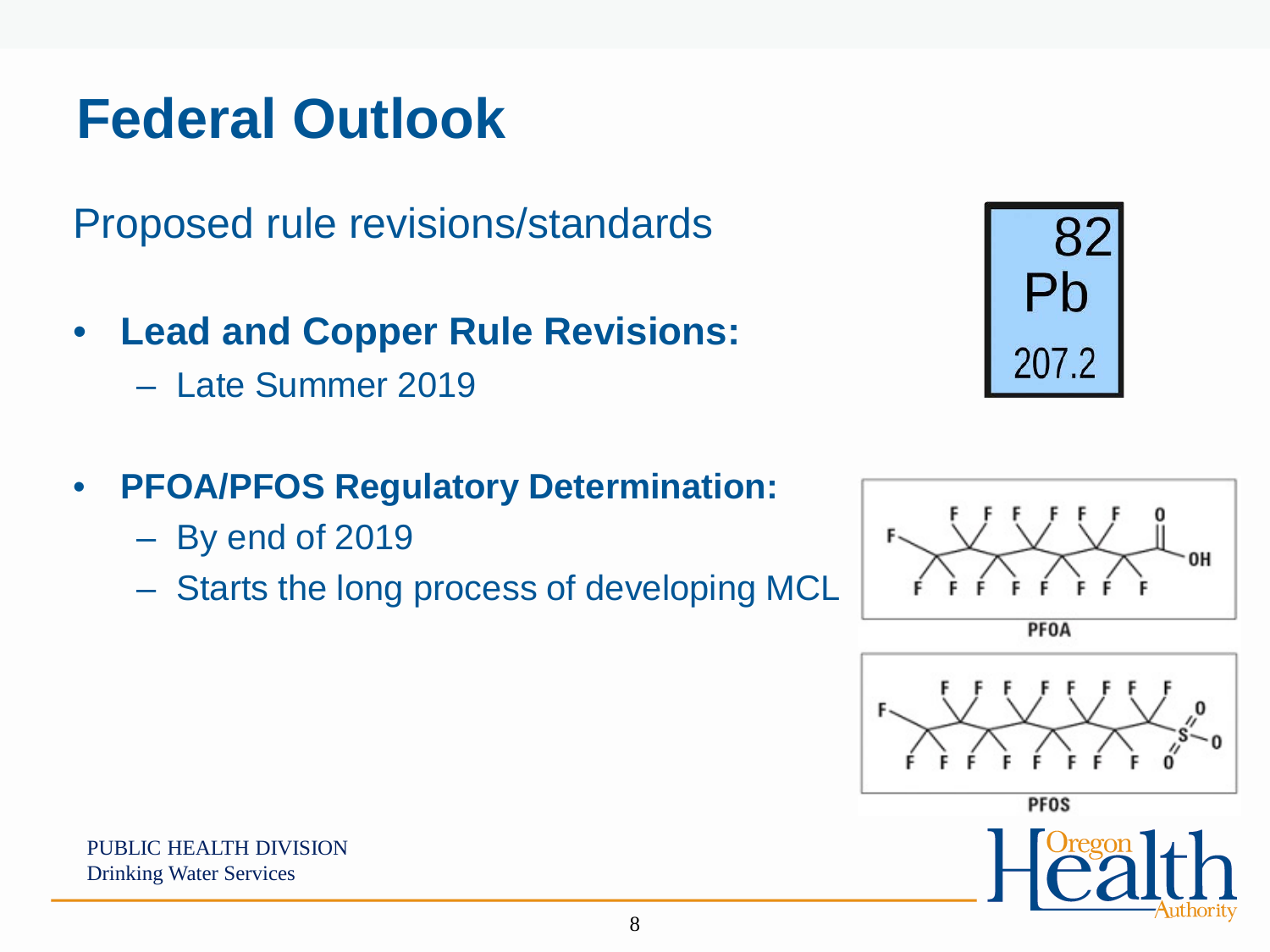#### **State Rules Update**

Lead in Schools testing guidelines Applies to K-12 schools:

- Sample all consumptive taps
- Mitigate if 15 ppb or above
- Sample every 6 years
- ODE will implement / enforce
- Funding provided by State / ODE
- New EPA 3Ts guidance!
	- No recommended mitigation level



3Ts for Reducing Lead in Drinking Water in Schools and Child Care Facilities A Training, Testing, and Taking Action Approach **Revised Manual** 



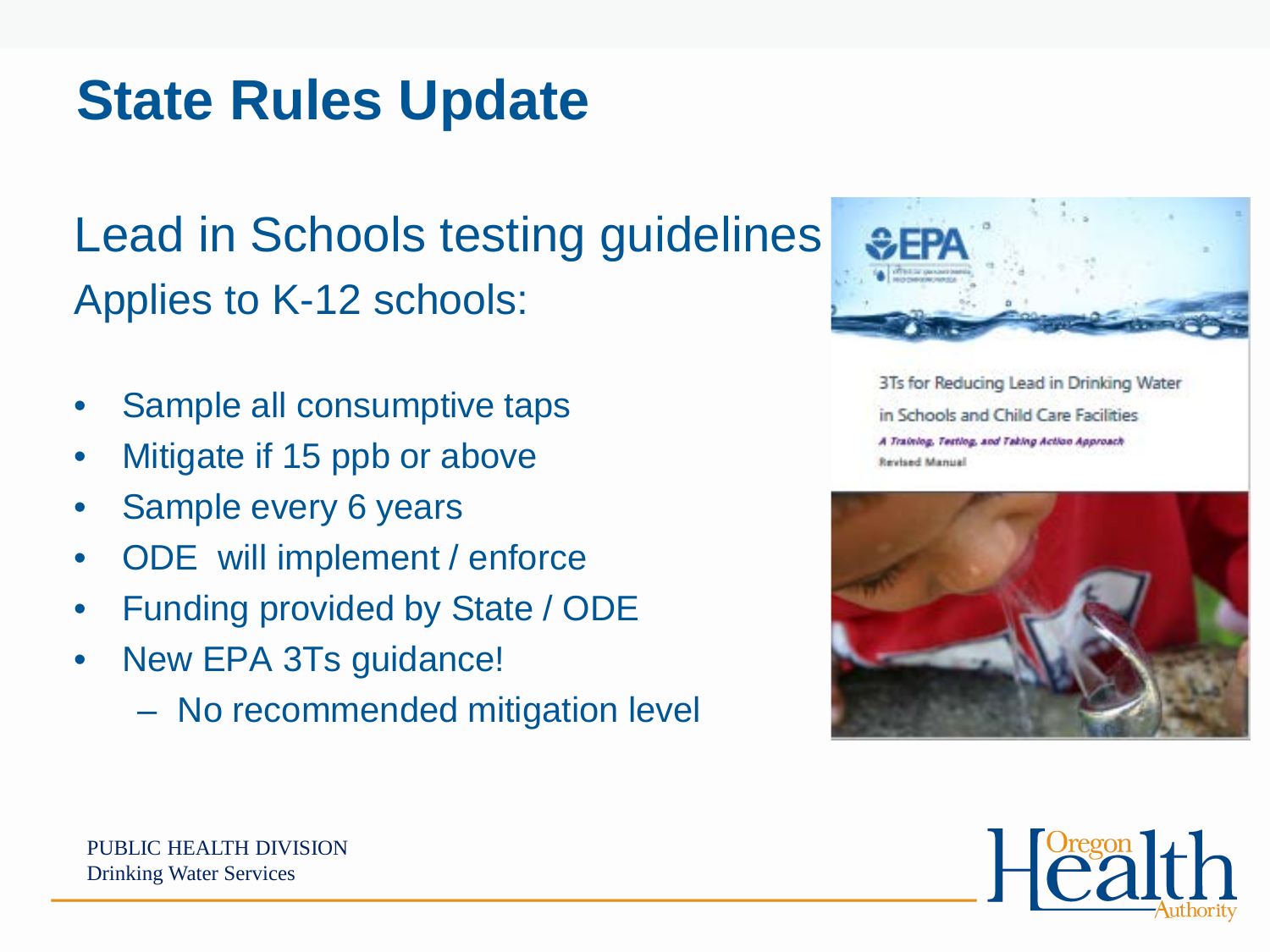#### **State Rules Update**

Operator Certification reforms

- New "Operator-in-Training" provision
- Removing the requirement for original documents
- Adding the provision to pro-rate initial certification fees under certain circumstances



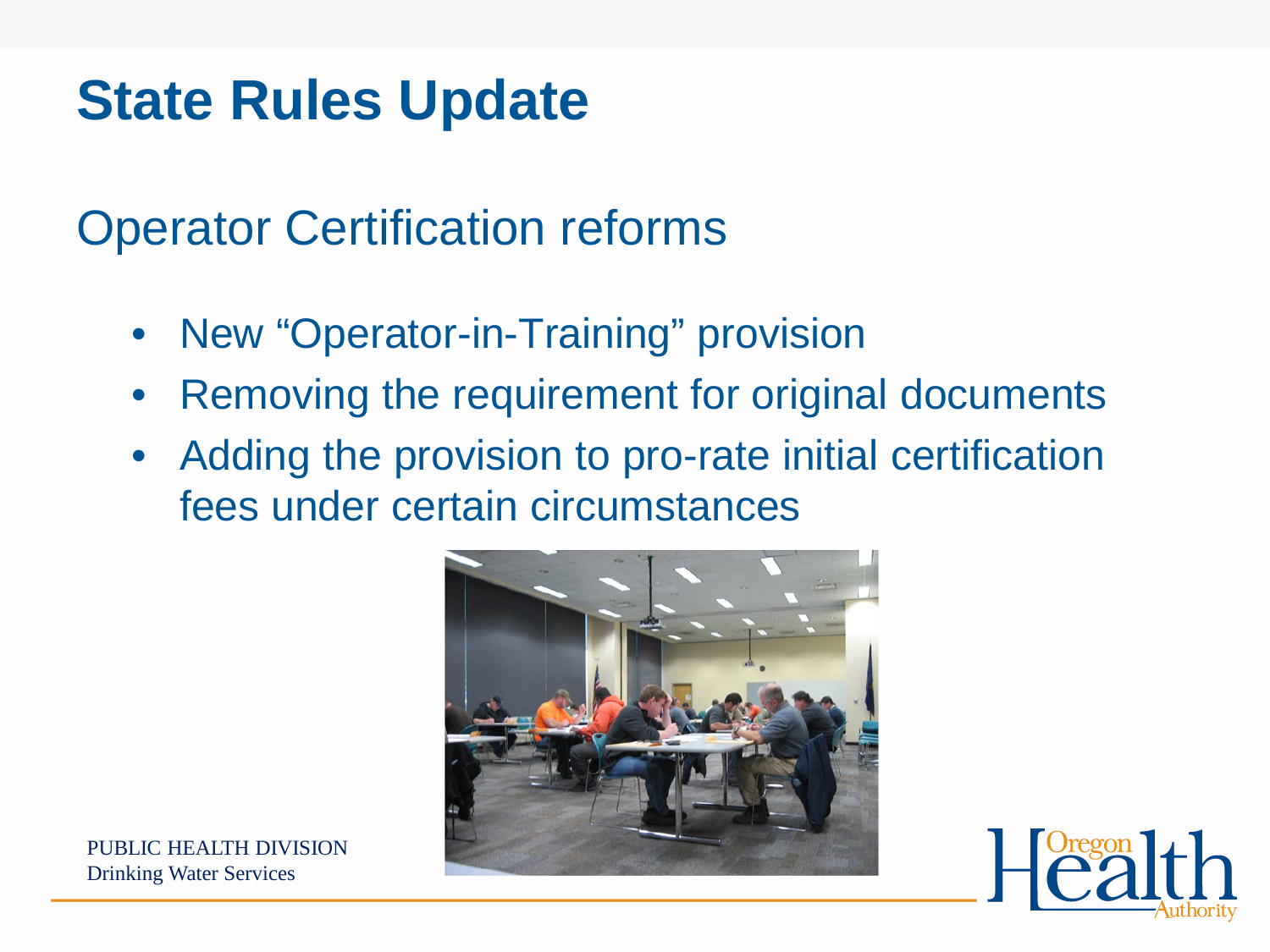#### **State Rules Update**

Cyanotoxin Monitoring Rules

- 60 "Susceptible" systems
- Monitor May 1 through Oct 31
- Issue an Advisory for confirmed exceedances in finished water



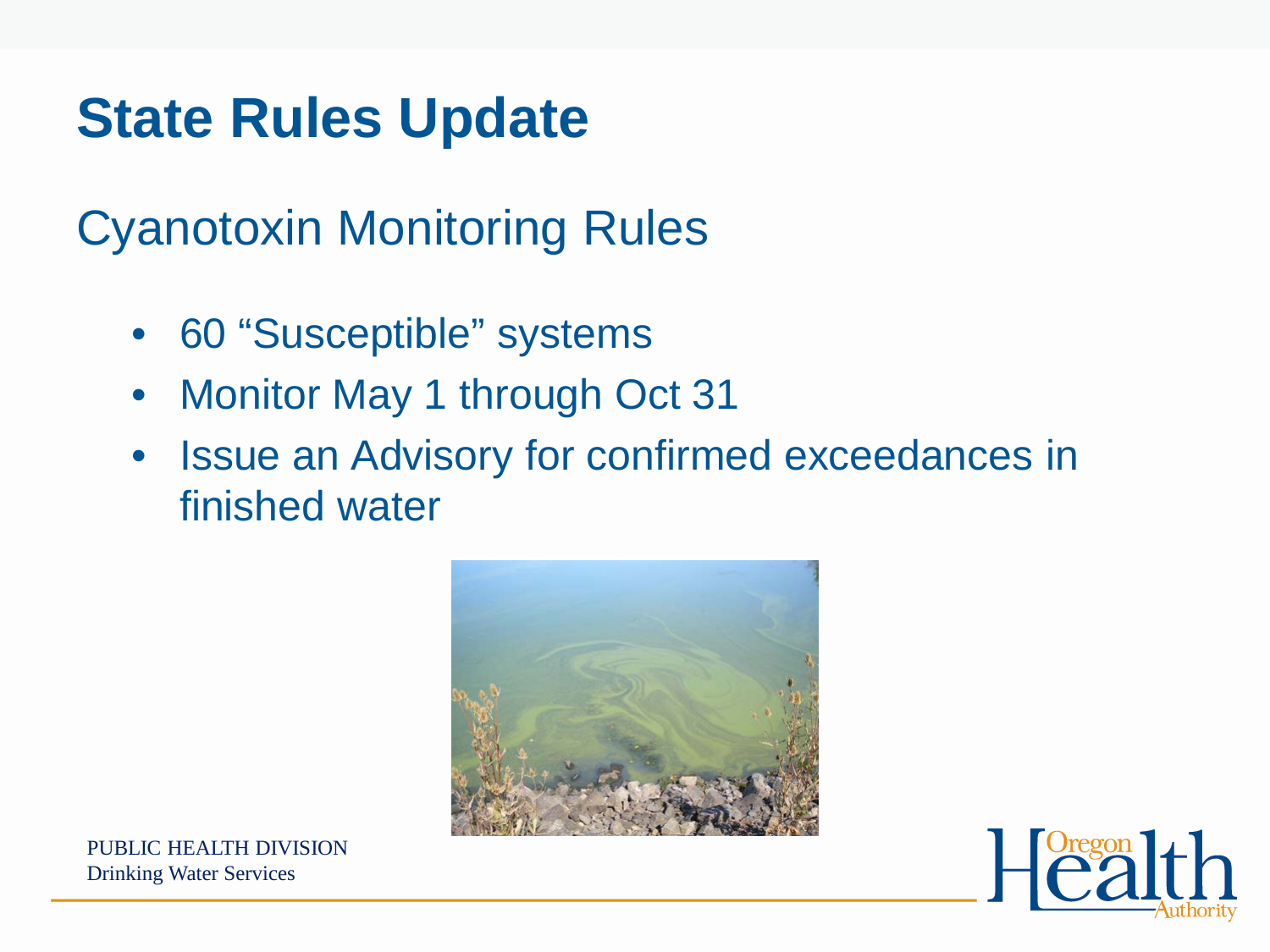## **Emergency Preparedness**

EPA AWIA Requirements:



- Risk and Resilience Assessments, if serving >3,300
	- Assess risks from malevolent acts and natural hazards
	- Update ERPs within 6 months of risk assessment
	- Certify completion to EPA by:
		- March 31, 2020 serving >100,000
		- December 31, 2020, serving 50,000 to 100,000
		- June 30, 2021, serving 3,300 to 50,000
	- Review and Update every 5 years; recertify to EPA

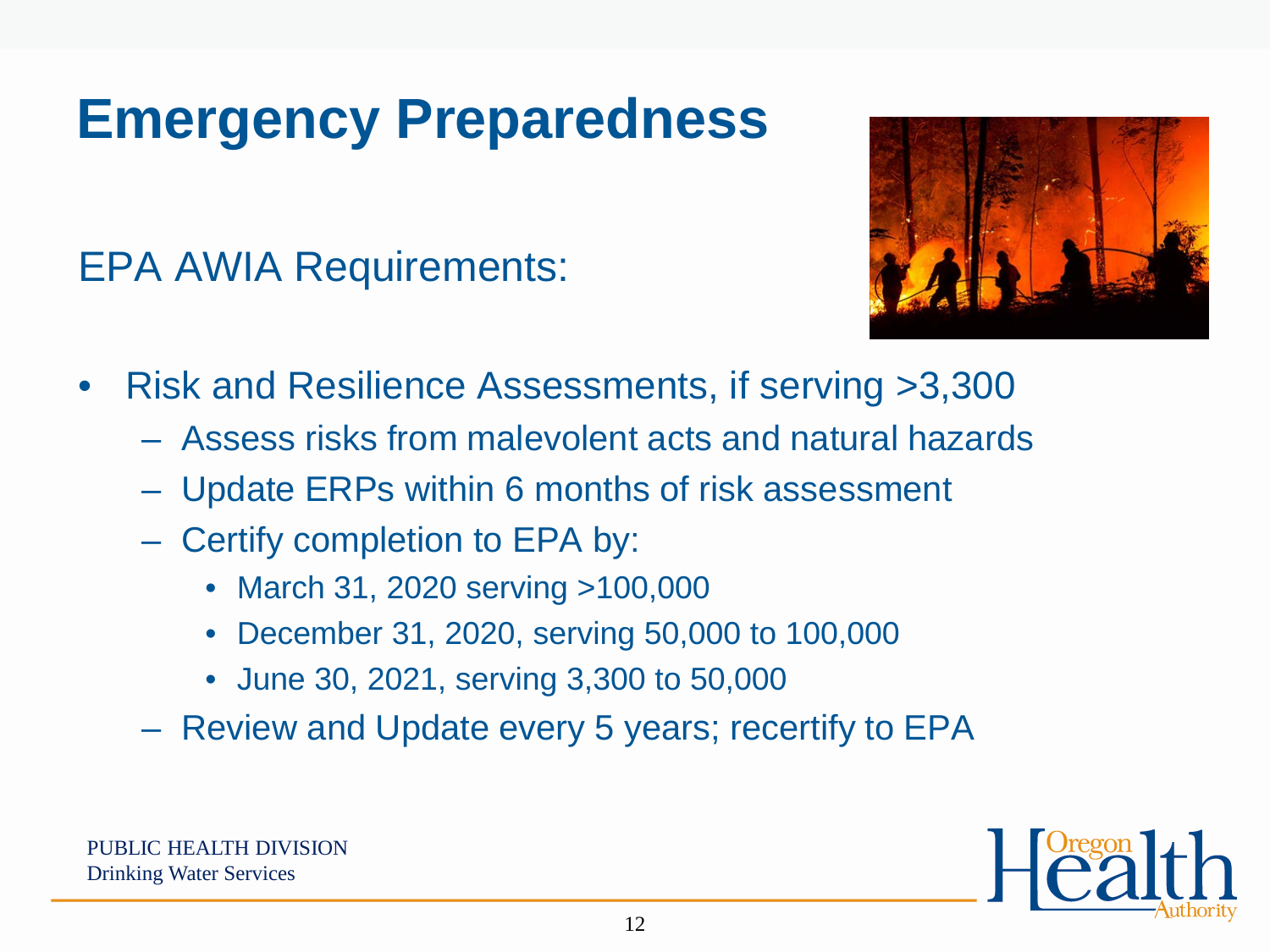### **Emergency Preparedness**

Emergency Response Plan Requirements (OAR 333-061-0064) very similar to AWIA:

- All systems must address:
	- Water system security, physical, chemical, computer;
	- Water system hazard review;
	- Emergency equipment and supplies;
	- Emergency response procedures;
	- Staff training; and
	- Updates every 5 years.
- Lack of Emergency Response Plan is the second most common Survey Deficiency





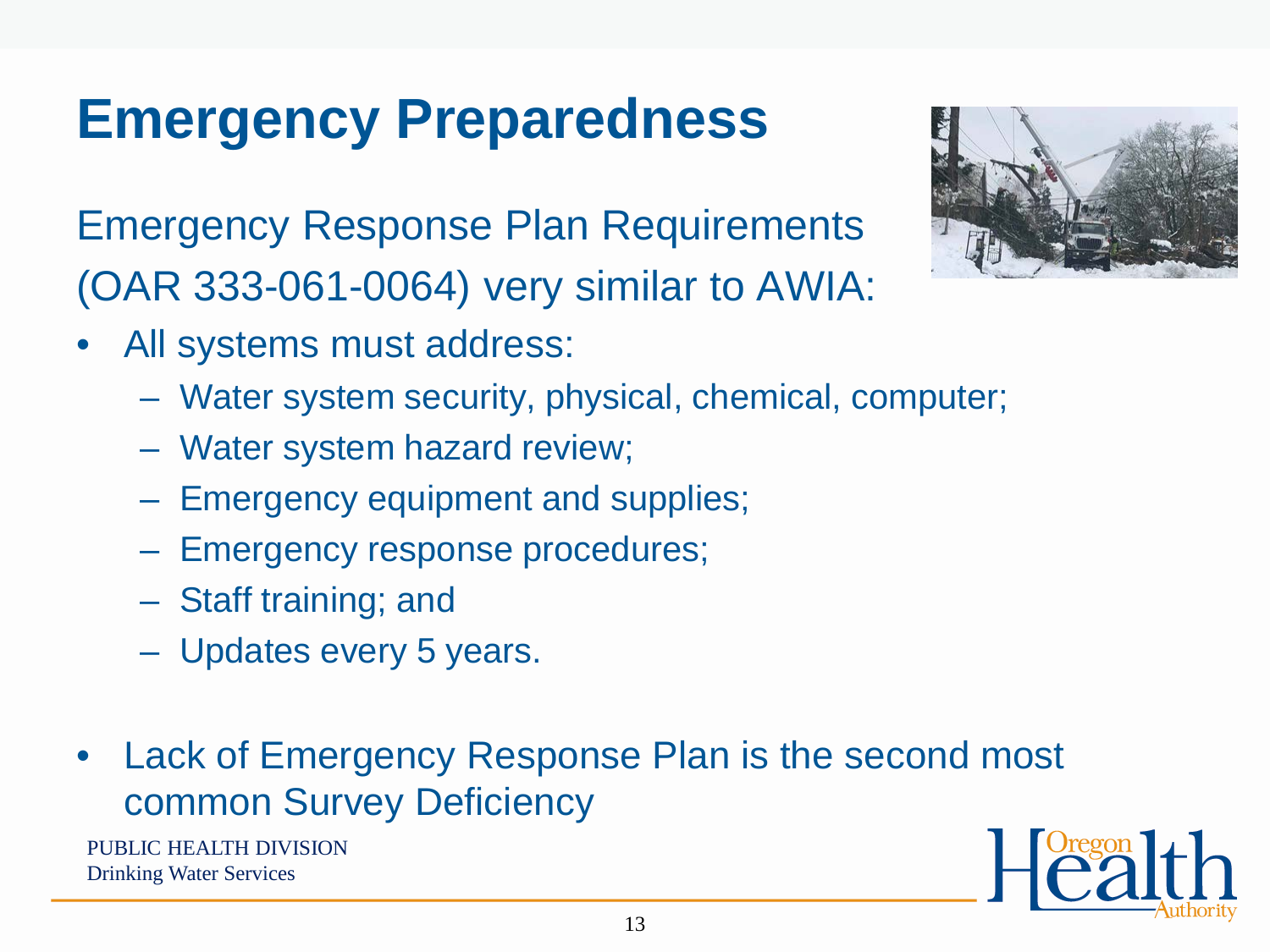#### **Percent of community water systems that meet health-based standards throughout the year**

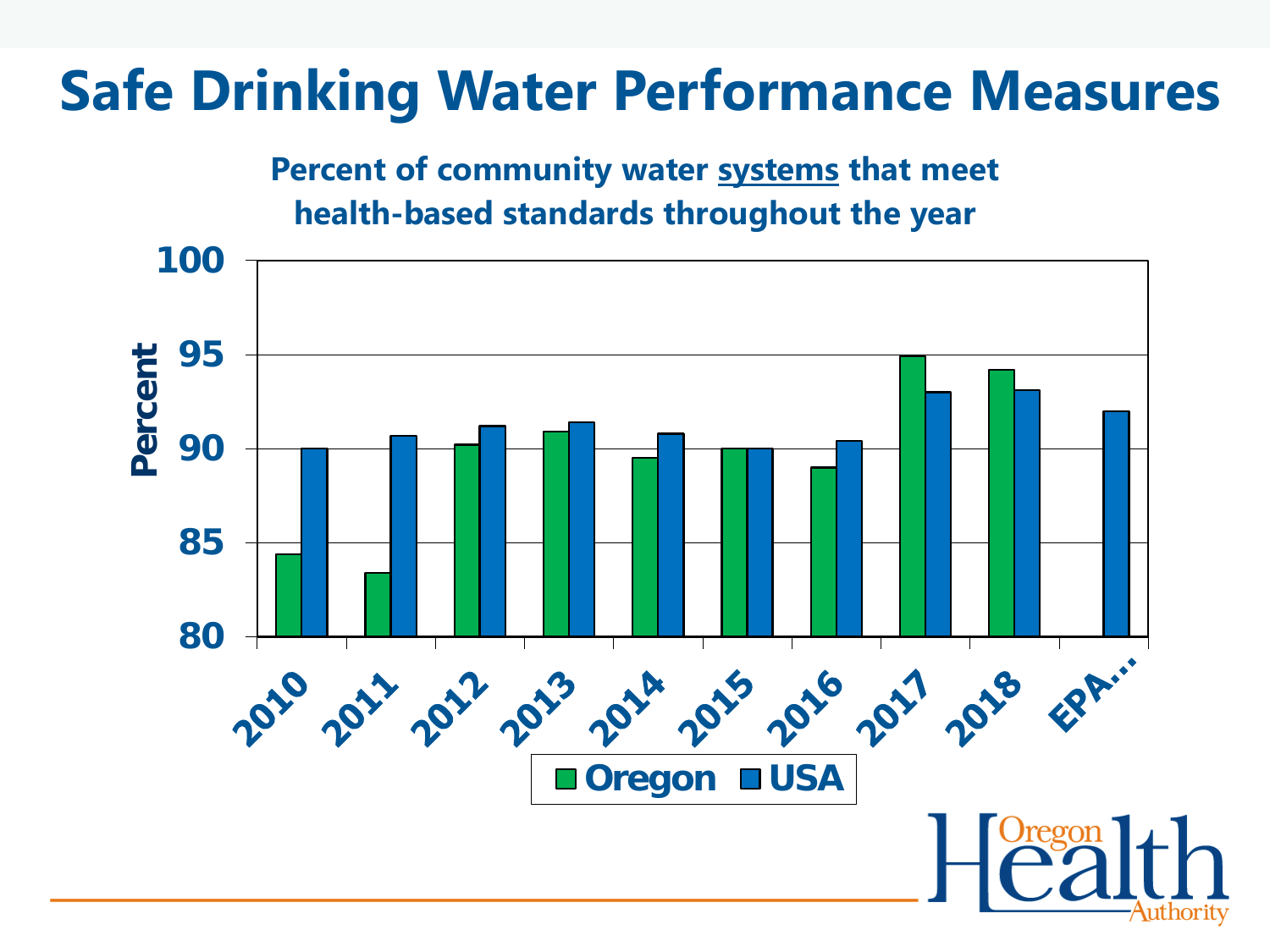

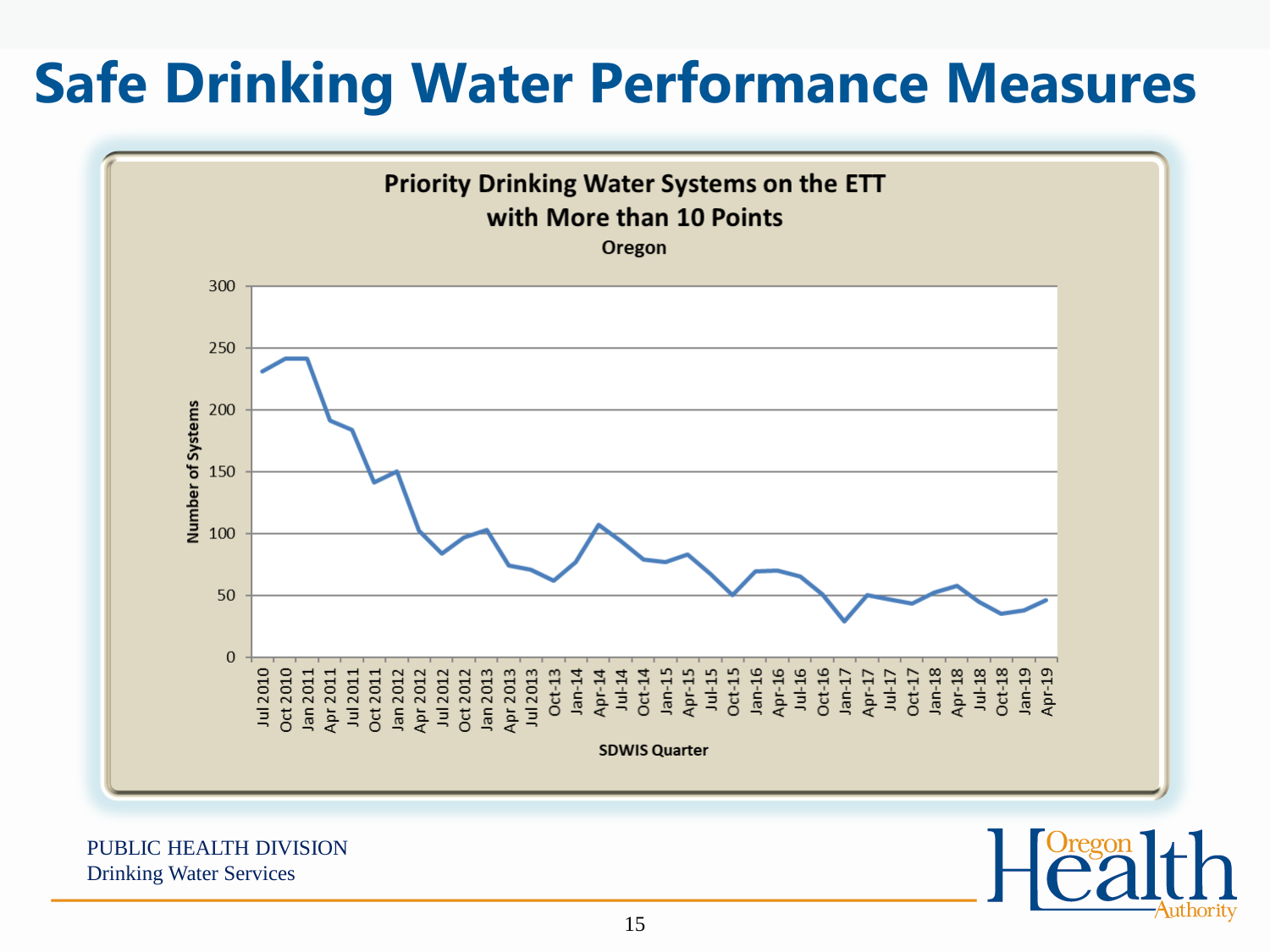

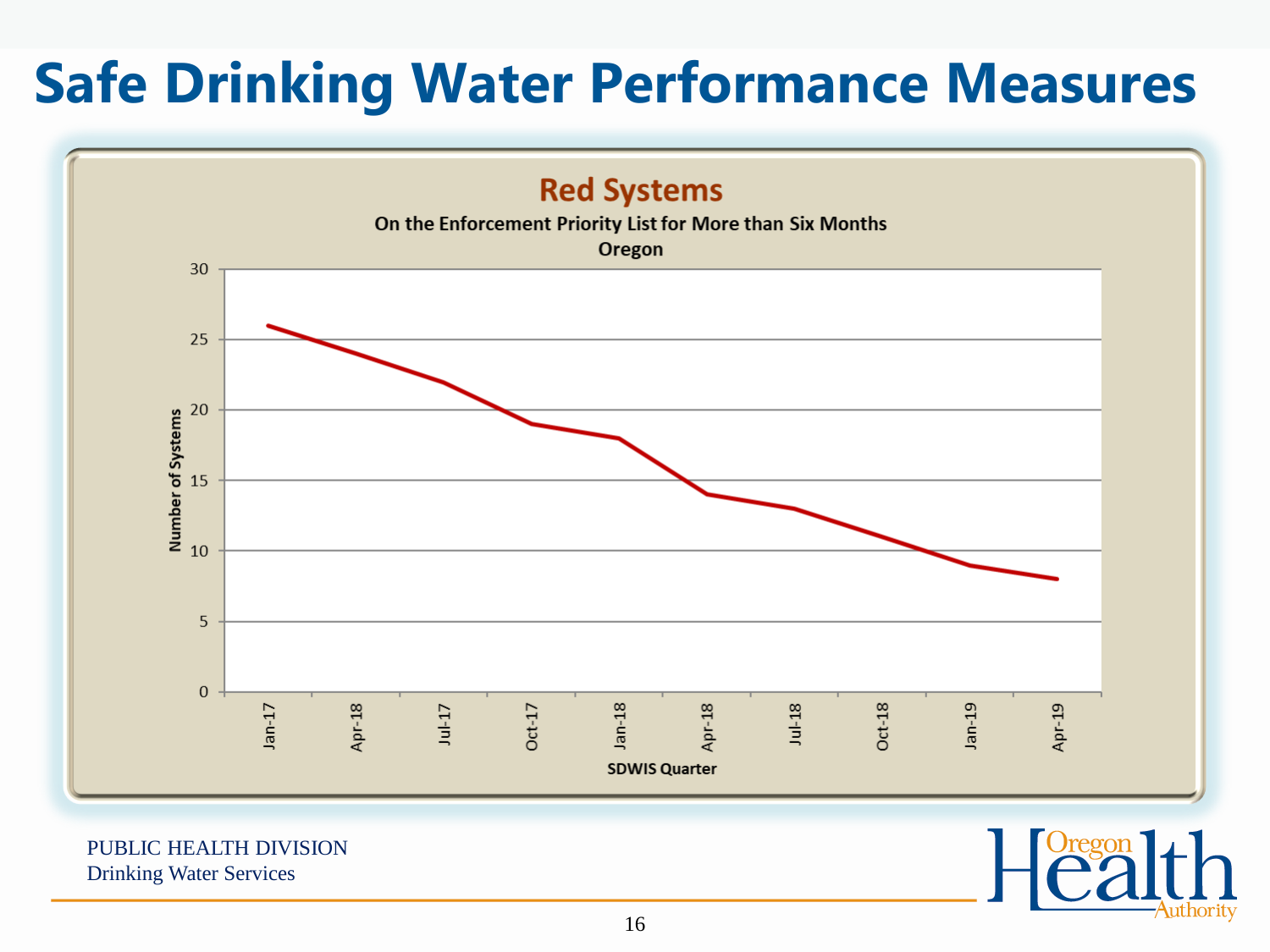#### Some Overall Numbers:

98 Percent of pop. served by CWS meet all health based standards.

94 Percent of CWS meet all health based standards.

99 Percent of sanitary surveys due that are completed.

80 Percent decline in number of Priority Non-compliers since 2010.

35 Percent of CWS have implemented source water protection plans.

28 CWS with health based violations currently.

18 Systems with Lead Action Level exceedances in 2018.

17 Active water advisories currently, excluding loss of pressure.

48 Crypto oocysts detected by Portland in last 6 months.

53 Percent of Non-EPA systems fail to submit all routine lab analyses.

42 Percent of sample results reported electronically.

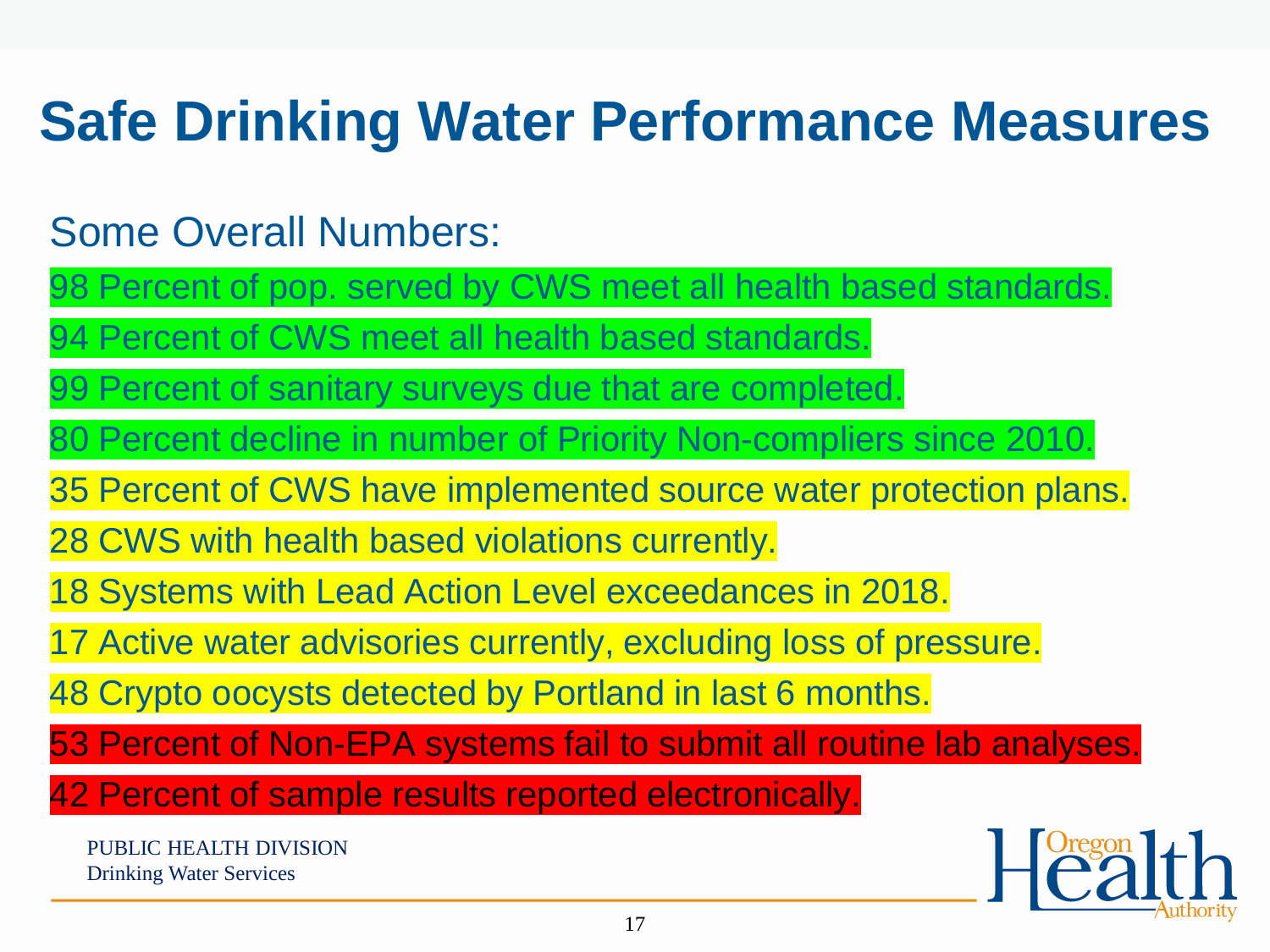#### Some County/Ag Numbers:

80 Percent of Counties perform drinking water work under PE50.

99 Percent of County/Ag sanitary surveys due are completed (451).

86 Percent of County/Ag survey reports completed within 45 days.

046 EPA systems regulated by County/Ag partners.

736 EPA system Alerts responded to by County partners.

3 Non-EPA systems "regulated" by County/Ag partners.

169 Non-EPA system Alerts responded to by County/Ag partners.

9 County/Ag systems on Priority Non-Complier list

1 County/Ag system on Priority Non-Complier list for 6+ months.

11 Unresolved significant deficiencies at County/Ag systems.

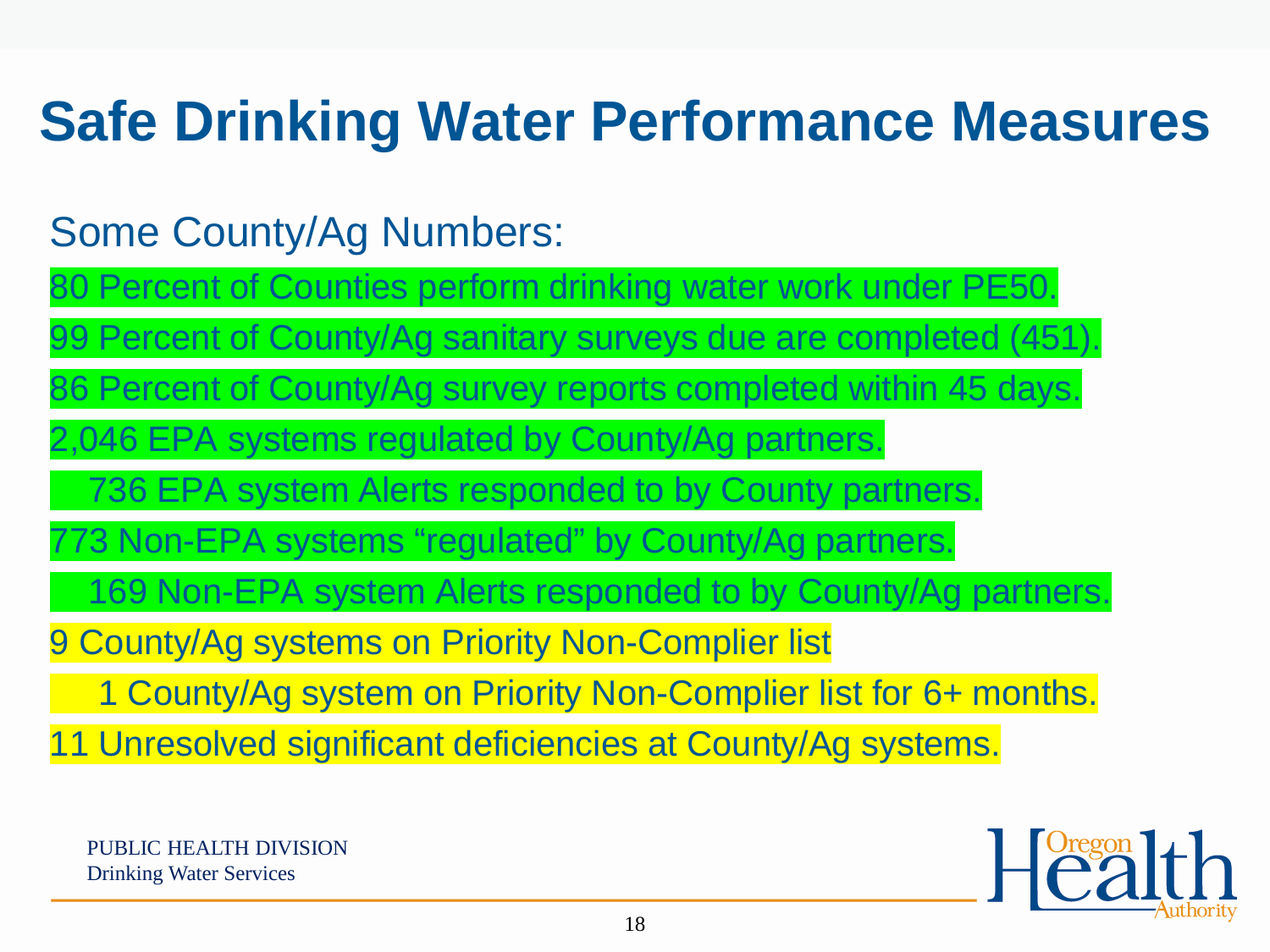# **Legislature**

#### Drinking Water Fee bill (SB27)

- **Purpose.** 
	- Restructure fee authority, replace survey fee with broader annual fee.



- Restore capacity to the program
- Generate enough additional revenue to restore 5 positions and increase County support.
- **Status.** 
	- Passed by Senate Health Care
	- To be heard by Ways and Means Subcommittee
- **Rulemaking.**
	- If it passes, fee rates will be set in rulemaking fall of 2019
	- New rates take effect in 2020 billing cycle

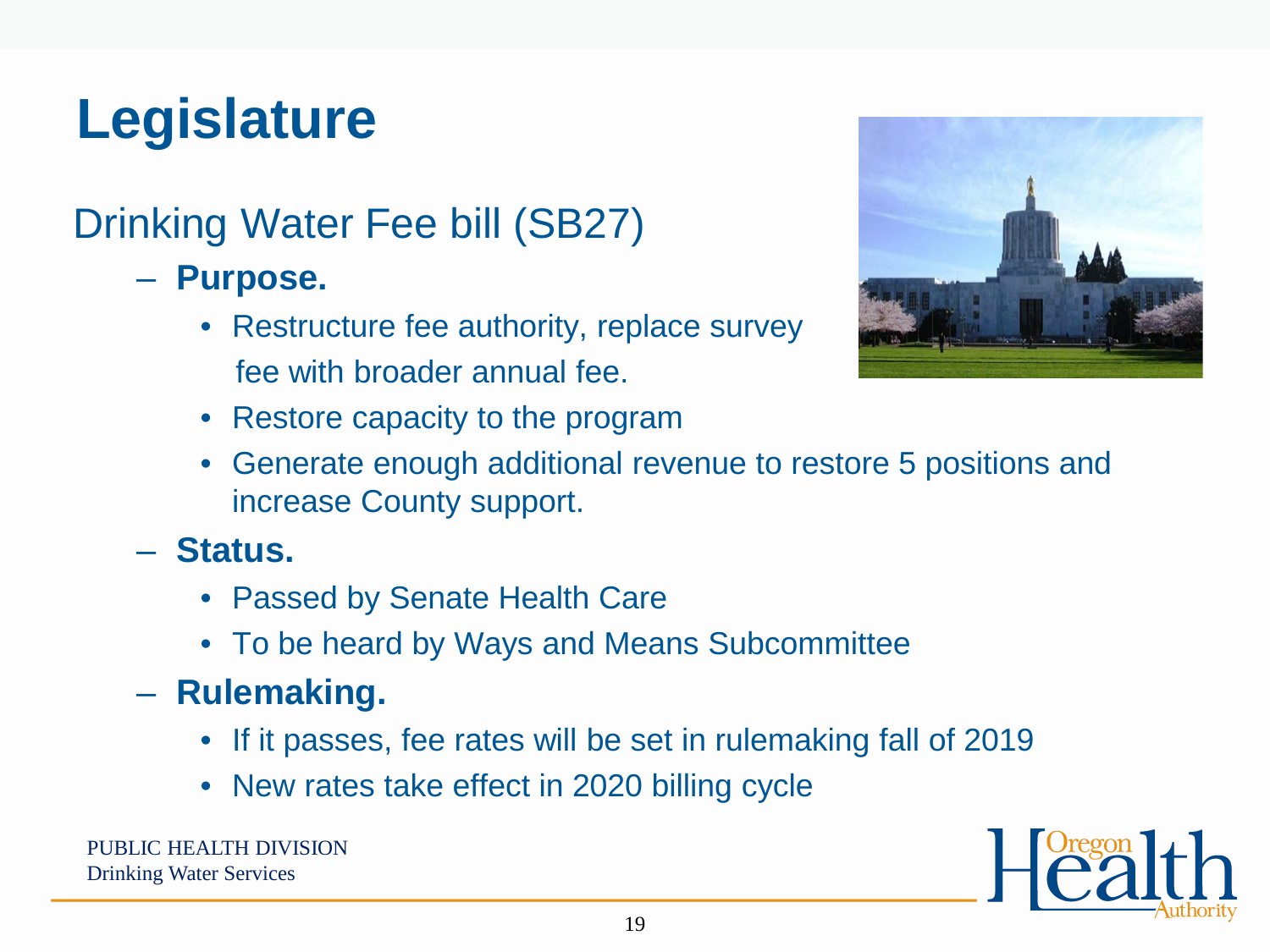| Proposed Revised Drinking Water Fee Schedule (replacing existing schedule in OAR333-061-0076(5)) |                  |                  |                               |       |                               |            |                          |      |                                    |
|--------------------------------------------------------------------------------------------------|------------------|------------------|-------------------------------|-------|-------------------------------|------------|--------------------------|------|------------------------------------|
|                                                                                                  |                  |                  | <b>Existing Survey</b><br>Fee |       | Proposed New Fee Cost/Person/ |            | <b>Avg</b>               |      |                                    |
|                                                                                                  | # of connections | Population       | (Annualized)                  |       | Rates                         |            | year                     |      |                                    |
| State regulated<br>Non-community water system                                                    | $4 - 14$         | $10 - 24$        |                               |       | \$                            | 75         |                          |      | Non-EPA systems<br>pay nominal fee |
| (transient, non-transient)                                                                       |                  |                  |                               |       |                               |            |                          |      |                                    |
| Community water system                                                                           | N/A              | N/A              | \$                            | 90    | $\varsigma$                   | 150        |                          |      |                                    |
|                                                                                                  | 15-250           | 25-1,000         | \$                            | 150   | \$                            | 175        | \$                       | 2.12 | Small systems see                  |
| Community water system without                                                                   | 251-500          | 1,001-2,000      | \$                            | 675   | \$                            | 675        |                          |      | low or no increases                |
| WT classification                                                                                | 501-1,000        | 2,001-4,000      | \$                            | 900   |                               | 1,125      |                          |      |                                    |
|                                                                                                  | 1,001-3,000      | 4,001-12,000     | \$                            | 1,200 |                               | 1,500      |                          |      |                                    |
|                                                                                                  | $-3,001 - 5,000$ | $-12,001-20,000$ | \$                            | 1,800 | $\ddot{\mathsf{S}}$           | 3,000      |                          |      |                                    |
|                                                                                                  | 5,001-10,000     | 20,001-40,000    |                               |       |                               | 5,625      |                          |      |                                    |
|                                                                                                  | 10,001-15,000    | 40,001-60,000    |                               |       | \$                            | 9,000      |                          |      |                                    |
|                                                                                                  | 15,001-30,000    | 60,001-120,000   |                               |       | \$                            | 13,500     |                          |      |                                    |
|                                                                                                  | 30,000-100,000   | 120,000-400,000  |                               |       | \$                            | 31,500     |                          |      |                                    |
|                                                                                                  | >100,000         | >400,000         |                               |       | Ś                             | 48,750     |                          |      |                                    |
| Community water system with WT                                                                   | 251-500          | 1,001-2,000      | \$                            | 900   | \$                            | 900        | 5 ا                      | 1.45 |                                    |
| classification (treatment required                                                               | 501-1,000        | 2,001-4,000      | \$                            | 1,200 | \$                            | $1,500$ \$ |                          | 1.13 | Med. to large                      |
| to meet a standard or treatment                                                                  | 1,001-3,000      | 4,001-12,000     | \$                            | 1,600 |                               | 2,000      | $\zeta$                  | 0.70 |                                    |
| technique)                                                                                       | $-3,001 - 5,000$ | $-12,001-20,000$ | \$                            | 2,400 |                               | 4,000      | $\ddot{\mathsf{S}}$      | 0.44 | systems see major                  |
|                                                                                                  | 5,001-10,000     | 20,001-40,000    |                               |       | Ś                             | 7,500      | \$                       | 0.36 |                                    |
|                                                                                                  | 10,001-15,000    | 40,001-60,000    |                               |       | \$                            | 12,000     | $\zeta$                  | 0.34 | increases, but                     |
|                                                                                                  | 15,001-30,000    | 60,001-120,000   |                               |       | \$                            | 18,000     | $\zeta$                  | 0.29 | cost/person is low                 |
|                                                                                                  | 30,000-100,000   | 120,000-400,000  |                               |       | \$                            | 42,000     | $\overline{\phantom{a}}$ | 0.22 |                                    |
|                                                                                                  | >100,000         | >400,000         |                               |       | $\mathsf{\hat{S}}$            | 65,000     | $\zeta$                  | 0.11 |                                    |
| Community water system                                                                           | 251-500          | 1,001-2,000      | \$                            | 540   |                               | 540        |                          |      |                                    |
| puchasing exclusively or                                                                         | 501-1,000        | 2,001-4,000      | \$                            | 720   | S                             | 900        |                          |      |                                    |
| wholesaler without distribution                                                                  | 1,001-3,000      | 4,001-12,000     | \$                            | 960   | -\$                           | 1,200      |                          |      |                                    |
|                                                                                                  | $-3,001 - 5,000$ | $-12,001-20,000$ | $\zeta$                       | 1,440 | Š.                            | 2,400      |                          |      |                                    |
|                                                                                                  | 5,001-10,000     | 20,001-40,000    |                               |       | \$                            | 4,500      |                          |      |                                    |
|                                                                                                  | 10,001-15,000    | 40,001-60,000    |                               |       | \$                            | 7,200      |                          |      | H <sup>Organ</sup>                 |
|                                                                                                  | 15,001-30,000    | 60,001-120,000   |                               |       | $\ddot{\varsigma}$            | 10,800     |                          |      |                                    |
|                                                                                                  | 30,000-100,000   | 120,000-400,000  |                               |       | \$                            | 25,200     |                          |      |                                    |
|                                                                                                  | >100,000         | >400,000         |                               |       | \$                            | 39,000     |                          |      |                                    |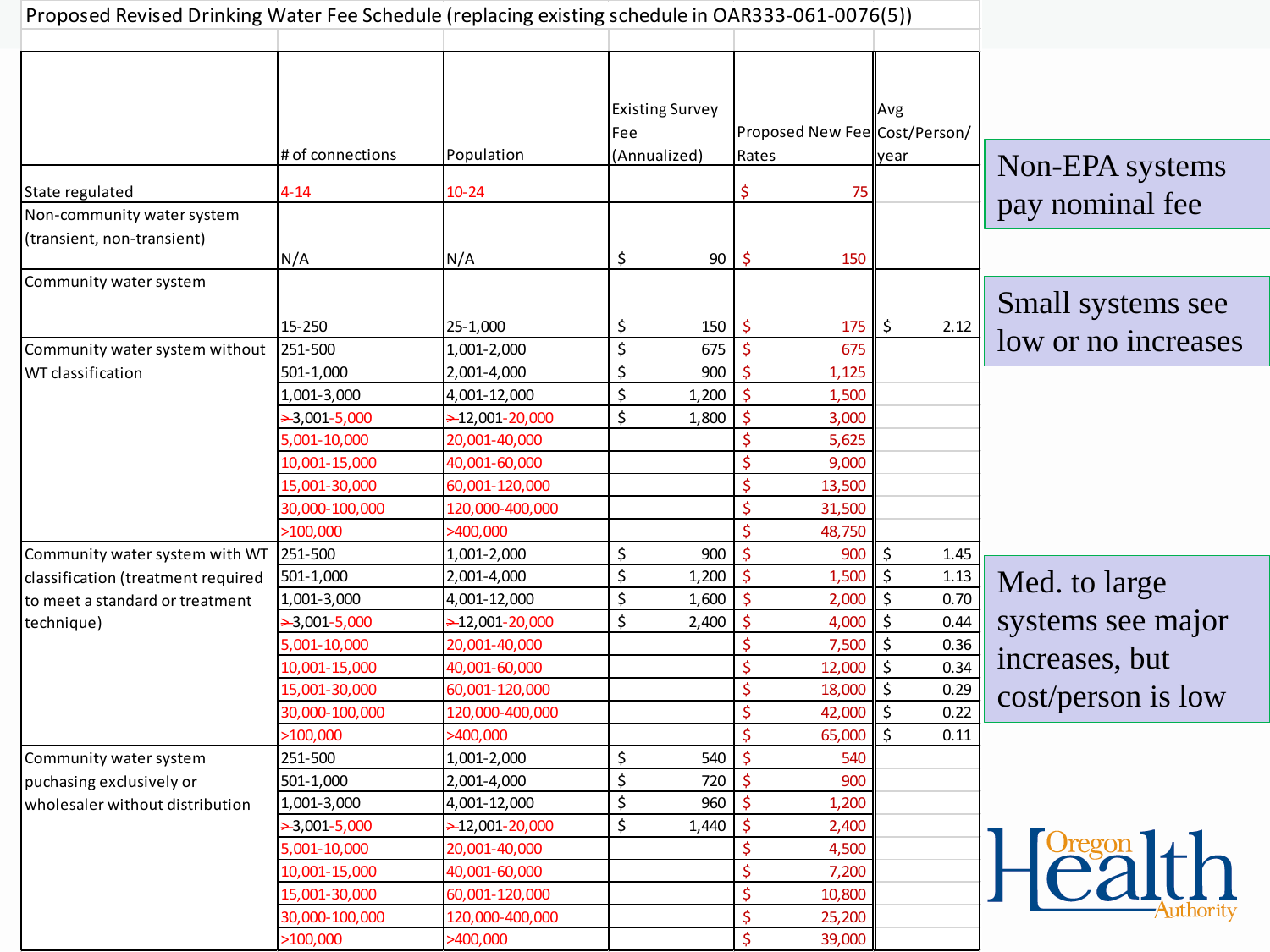## **Legislature**

Other bills of interest:

• HB2250 Gov's Anti-backsliding bill



- HB3326 Harmful Algal Blooms funding for DEQ/OHA
- HB2860 Requires landlords with domestic wells to test drinking water
- HB2331 Limits WRD enforcement of well construction